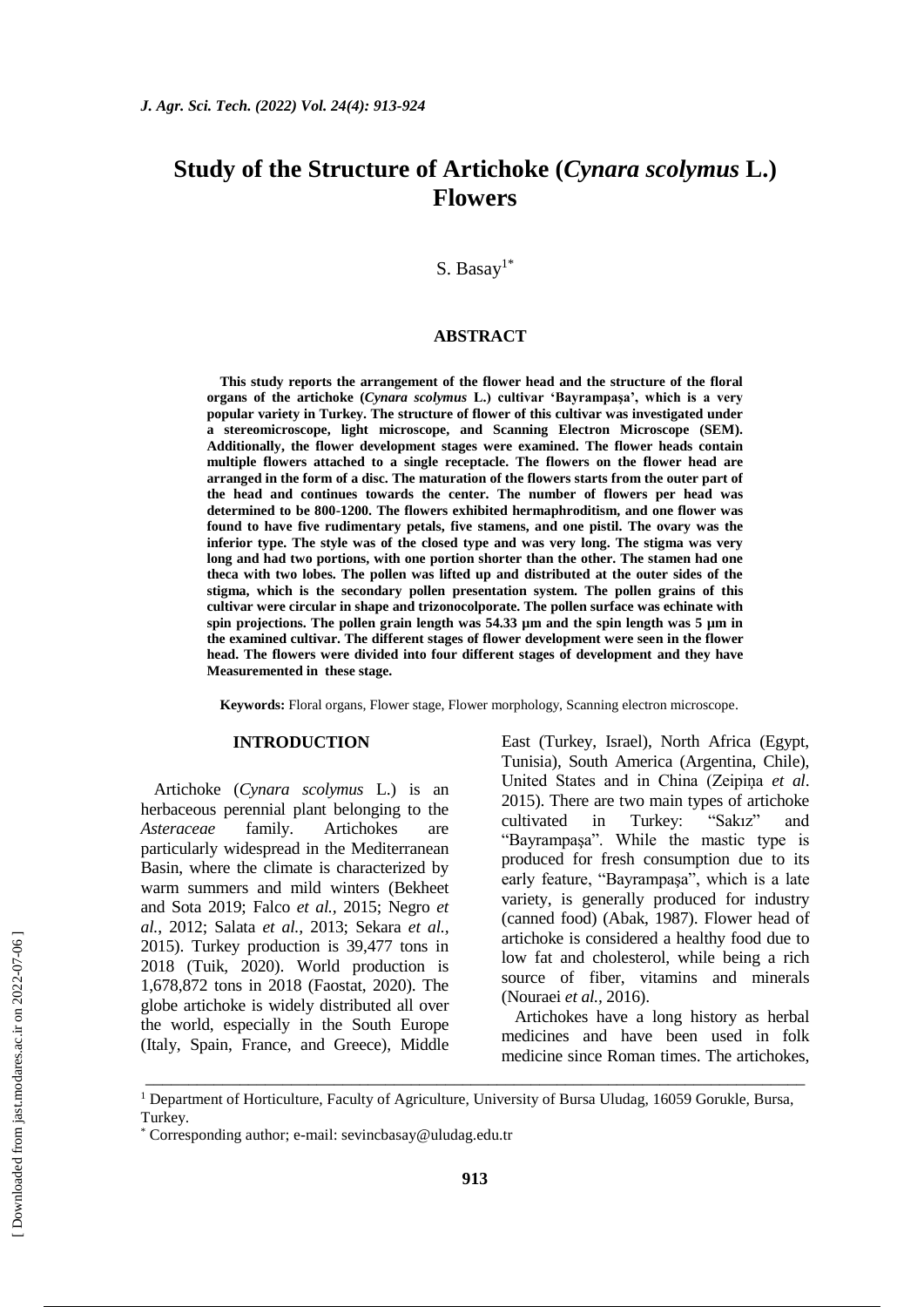whose head parts are evaluated as vegetables, form the main flower. The head formed at the end of the artichoke's flower shoot (stalk) expands and forms a flower tray. The edible part of the plant is limited to the fleshy leaves (bracts) and the receptacle of a large immature inflorescence. If an artichoke head is not harvested in the eating stage, the head begins to flower. The inflorescence (capitulum or head) consists of a very long peduncle (up to 180 cm), a receptacle where flowers are inserted, and external bracts (Falco *et al.,* 2015). The flowers on the floral receptacle are arranged in the form of a disc. The maturation of the flowers starts from the outer part of the head and continues towards the center. The peripheral florets flower first, and during the subsequent two to three days, flowering progresses centripetally (Janick, 1994).

The artichoke, which has a foreign pollinated flower structure (allogamy), is pollinated with insects (entomophily) (Pagnotta, 2010). Flowers are proterandric (Janic 1994; Shipunov, 2018; Ryder *et al.,* 1983). Self-pollination is avoided by the proterandry of the flowers stigmatic surfaces, which mature two or three days after pollen shedding. As a reflection of its morphological variation, the stigma can play several roles such as hydration of pollen grains and nutrition of the growing pollen tubes. Because of its ability to stimulate or prevent the emission of pollen tubes, the stigma also plays a selective role in the germination of pollen grains (Pádua Teixeira *et al.,* 2018). Therefore, artichoke production in Turkey is mostly done vegetatively (Eşiyok, 2018). Although vegetative production is common, some problems are encountered in this form of production. In production with seed, such problems can be prevented and significant increases are obtained in the yield per unit area (Tekdal, 2018). Seed cultivation has great advantages in terms of enabling rapid reproduction and solving problems related to the transportation of diseases (Macua *et al*., 2000). In Turkey, studies of the production of artichoke from seed are almost nonexistent.

Artichoke studies in the world are mostly focused on content analysis and in vitro micropropagatıon (Başay and Tokuşoğlu, 2013; Dawa *et al.,* 2012; El Sohaimy, 2014; Pérez-Esteve *et al.,* 2018; Salem *et al.,* 2019; Yıldırım *et al.,* 2020). Artichoke varieties in Turkey are largely heterozygous structure; it is not possible to replicate seeds. Therefore, artichoke is usually propagated by vegetative propagation in Turkey. There are not enough studies on the flower structure and pollen morphology of artichoke in Turkey. Considering the beginning of seed breeding studies in artichoke, the purpose of this study was to describe the flower structure, flower developmental stages, and pollen morphology of artichoke in detail for one Turkey's variety.

### **MATERIALS AND METHODS**

The "Bayrampaşa" variety was used as the research material. "Bayrampaşa" variety is popular, especially in Marmara Region in Turkey. The study was conducted at Bursa Uludağ University (Universities place category with the GPS coordinate**s** of 40° 13' 8.0364'' N and 28° 52' 12.0036'' E.), Faculty of Agriculture, Research and Experiment Field, in Turkey.

# **Morphological Observations and Measurements**

Phenological observations were made in an artichoke experimental field. At the beginning of the flowering stage, diameter measurements were taken from 20 heads, and the number of flowers in a head was recorded. Flower development was defined by classification into four stages. In each stage (I, II, III, IV), the flower (cm), ovarium (cm) and stigma (cm) lengths were measured in 50 flower samples.

# **Stereomicroscope Observations**

The flowers and flower parts of plants at different developmental stages (single flowers and floral structures) were analyzed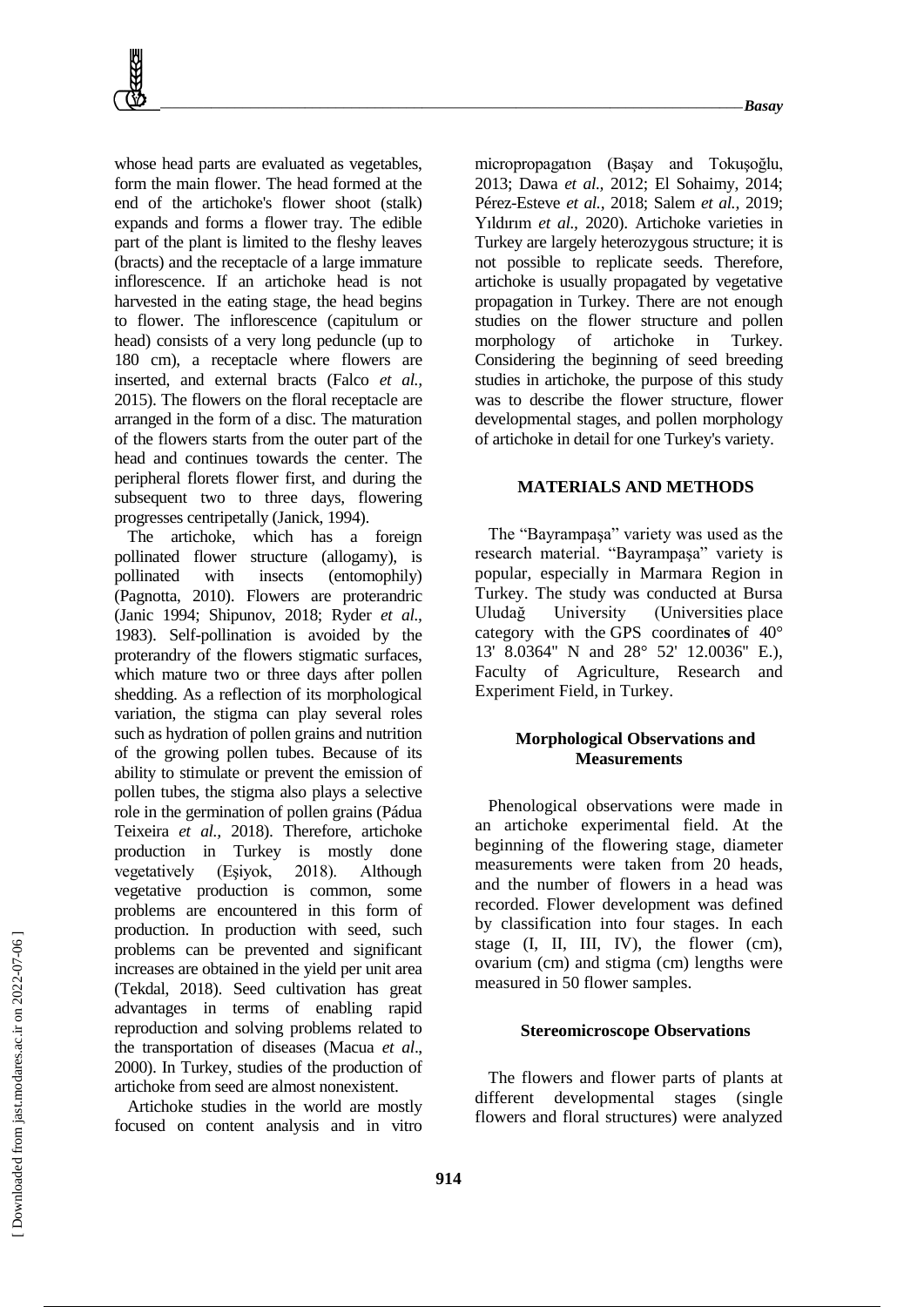under a stereomicroscope (SZ6045TR, Olympus Optical Co. Ltd., Tokyo, Japan). Detailed observations were made, and some samples were photographed (Mert, 2012).

#### **Scanning Electron Microscopy**

To observe the floral structures (style, stigma, and anther), plant samples were fixed in FAA solution fixative (10% formalin, 5% glacial acetic acid, 50% ethanol, 35% water, by volume) (Mert, 2010). Then, the samples were dehydrated in an ethanol series (70, 80, 90, and 96%) for 40 minutes at each concentration, and in two sets of 100% ethanol for 30 minutes each. The tissues were critical-point dried for 12 hours in a desiccator, mounted on aluminum stubs with two sided tape, and coated with gold palladium (BAL TEC SCD 005). The preparations were observed using a scanning electron microscope (ZEISS EVO 40) and

ste

photographed.

#### **RESULTS AND DISCUSSION**

#### **Head Development**

The "Bayrampaşa" variety of artichoke head were studied in detail and it was observed that the flower heads contained multiple flowers attached to a single receptacle (Figure 1-A). Also, Lo Bianco *et al.* (2012) stated that the artichoke head is a compound inflorescence where hundreds of florets are inserted in the fleshy receptacle; outer flowers are the oldest in development. Similarly, Gominho *et al.* (2018) stated that C. *cardunculus* flowers ('florets') are aggregated in inflorescences called capitula or heads and heads are usually arranged in corymb-like groups and are cyathiform to ovate. A similar study states that artichokes



**Figure 1.** (A) Head with indefinite number of flowers on a common receptacle, and (B) flowers. b= Bracte,  $c=$  Carolla,  $o=$  Ovary,  $p=$  Pappus,  $stg=$  Stigma,  $sty=$  Style.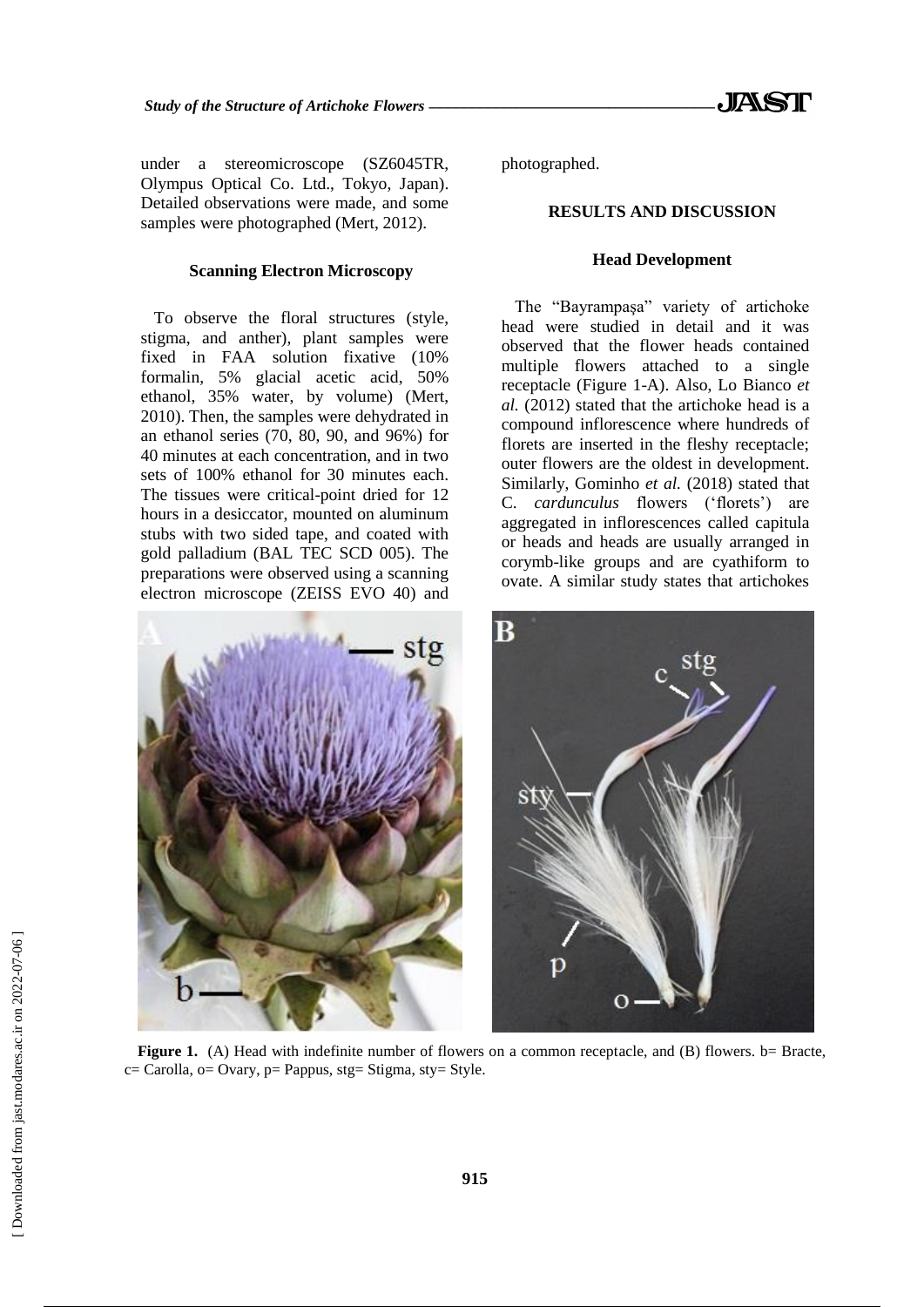

have tiny flowers collected in a cup- or saucer-like head (capitulum) that is surrounded on the lower side by bracts (modified small leaves). The flowers are small and tightly packed, often with tubular narrow (disc) flowers in the center and sometimes with longer, flattened (ray) flowers along the edge, like in a sunflower (Anonymous, 2016). In the present study, it was found that there were 6 rows of fleshy bract leaves on the edges of the artichoke head and 800-1,200 disc florets per capitulum in the middle. Ekbiç (2005) reported that flowering artichoke heads comprise 2-3 rows of fleshy bract leaves at the edges and, depending on the variety, 600-1,200 disc florets in the middle.

#### **Floral Structure**

In the "Bayrampaşa" artichoke variety, the flowers exhibit hermaphroditism, and each flower has five rudimentary petals, five stamens, and one pistil. Single florets assume a tubular shape, with a calix transformed into pappus, rudimentary petals, and thin anthers adnate to the pistil, which expands from the anther cone with its violet stigmatic tissue, as described by Bello *et al.* (2013) and Shipunov (2018) (Figure 1-B). The ovary is inferior, and there are many simple bristles (pappus) crowning the ovarium, as stated by Süslü *et al*. (2010) and Rossi *et al.* (1992).

#### **Stamen Structure**

In the "Bayrampaşa" artichoke variety, the stamens are arranged around the style and other flower organs and consist of two morphologically distinct parts, the anther and filament. The average number of anthers per flower is five, as stated for *Asteraceae* by Duistermaat (1996) and for artichoke by Keleş and Eti (2005). These anthers are attached to each other, forming a tubeshaped structure, but the filaments are separate (Figure 2-A). This structure is

known as the syngenesis stamen type. It was found that the anthers were thin and long in shape, the tips of the anthers were similar to leaves and violet, with no pollen production in these parts [Figure 2 (A-D)]. The anthers dehisce by longitudinal slits during mature bud phase and hence the florets are protandrous (Figure 2-B). In particular, the introrse anthers cohere into a tube as a precondition for the typical mechanisms of secondary pollen presentation. Thus, the distribution of pollen from the anthers is different. Erbar and Leins, (2015) who examined the secondary pollen presentation system in the Asteraceae family, said that; the pollen is lifted up and distributed at the outer sides of the stigmas, which is the secondary pollen presentation. The secondary pollen presentation system functional appeared to be evolved to enhance the efficiency and accuracy of pollen exportation and/or pollen reception. Rao *et al*. (2017), who examined the secondary pollen presentation system in the Asteraceae family, stated that the secondary pollen presentation mechanism do not insulate completely from the occurrence of self-pollination and, hence, the flowers set fruit and seed through self-pollination and cross-pollination.

#### **Style Structure**

The style is of the closed type and is very long and white. The style elongates within the anther tube (Figures 2-A and -C). The style and stigma point of separation are distinct in color (Figure 2-C). The epidermal cells of the style were observed by SEM. The epidermal cells at the point of separation differentiate into papillae cells. As shown in Figure 3-A, the transition is wavy. The epidermal cells are disordered and irregularly shaped (Figure 3-B). In fact, epidermal cell structures in different types of styles were determined (Ki Hong *et al*., 2012). Duarte *et al.* (2006) stated that the style is composed of a single layer of epidermis with a thick, lipid, and sugar-rich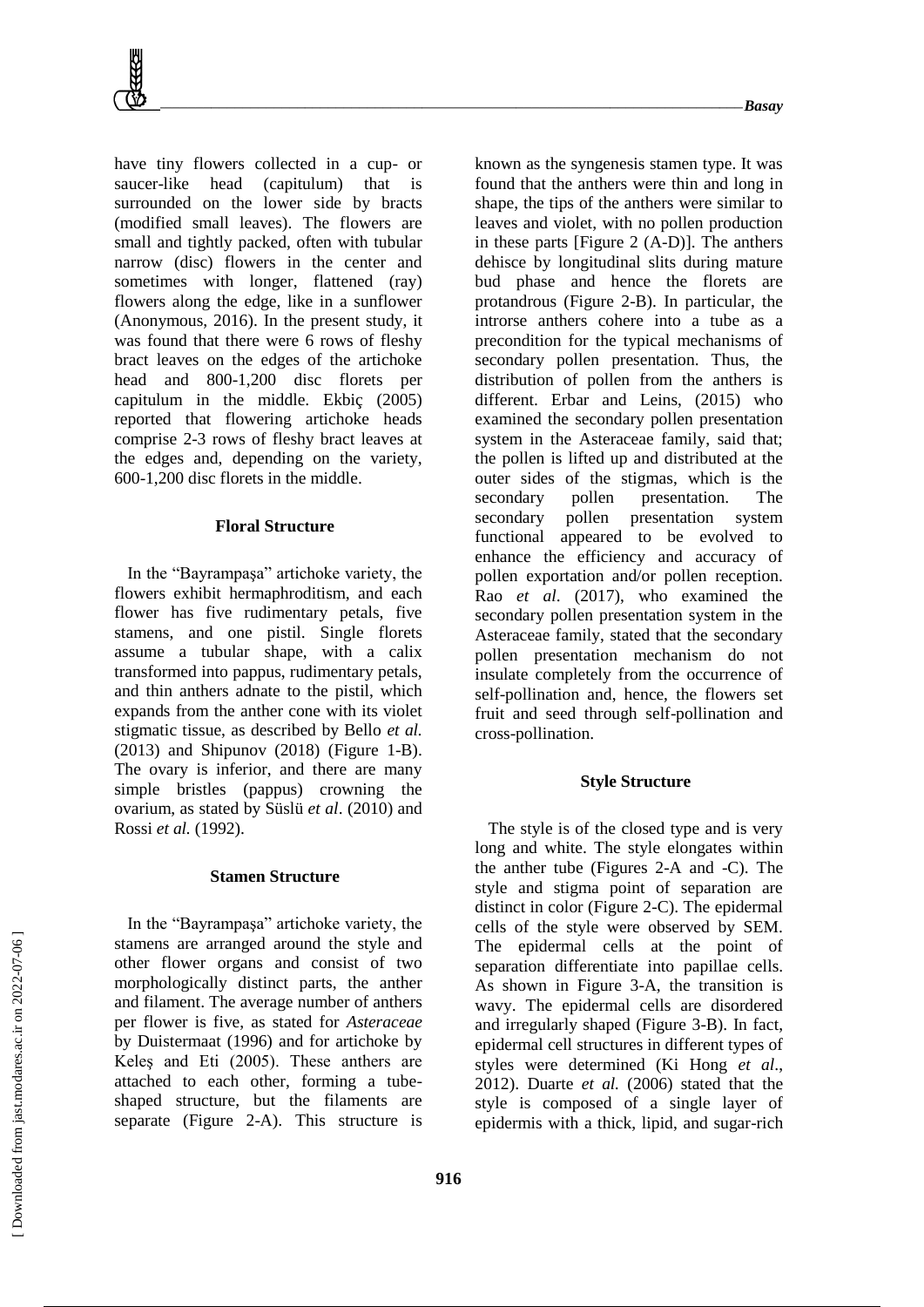

**Figure 2***.* (A) The anther tube and the thin and long anthers, (B) The anthers are introrse when they dehisce by the surface next to the center of the flower, and (C, D) Opened anthers. The tips of the anthers are similar to leaves (arrows).

cuticle. The cells of the transmitting tissue occupy the central core of the stigma–style complex and become roundish in cross section and elongated in longitudinal section. Transmitting tissue cells are connected both in transverse and longitudinal walls, by plasmodesmata. Apical appendages are an adaptation to protect the pollen from humidity and insect predators, until the stigma and style push it up for pollen presentation (Angulo *et al.*, 2018; Stuessy *et al*. 1996).

# **Stigma Structure**

The stigma is very long and of the papillae type [Figure 3 (C-E)]. The stigma has two longitudinal grooves because it consists of two portions, with one portion shorter than the other (Figure 3-C). The stigma has numerous sweeping hairs (Figure 3-D). As seen with the electron microscope, the epidermic papillate are unicellular, slightly rough and sharp (Figure 3-E). According to Torres *et al.* (2007), the pollen presenter is the sterile tissue (i.e. sweeping hairs) covering the stigmas. Dadpour *et al.* (2012) stated that, in mature flowers, the external surface of the stigma was covered by fine papillae, and a crown of hairs was visible at the stigma base. Allen *et al.* (2011) studied the stigma surface of *Helianthus* and various other *Asteraceae* species using electron microscopy, and reported that papillae may play important roles in the recognition of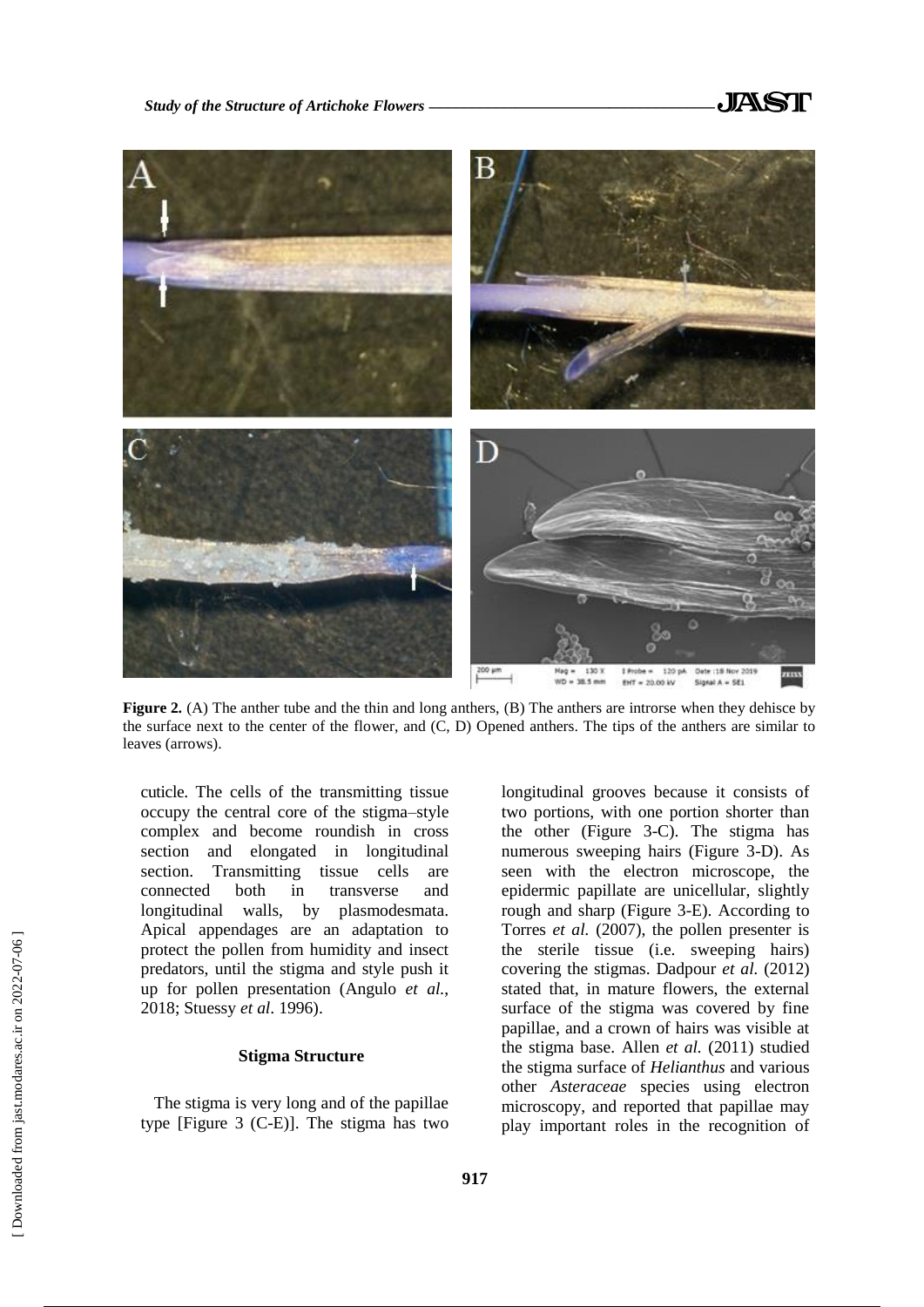

**Figure 3.** Scanning Electron Micrograph (SEM) images of style and stigma of artichoke. (A) Detail of the style branch showing the stigmatic surface and the beginning of the sterile appendage covered by sweeping hairs, (B) Epidermal cells of style, (C) the stigma, and (D, E) Papillae cells (arrows). sty= Style, stg= Stigma.

**RAZE**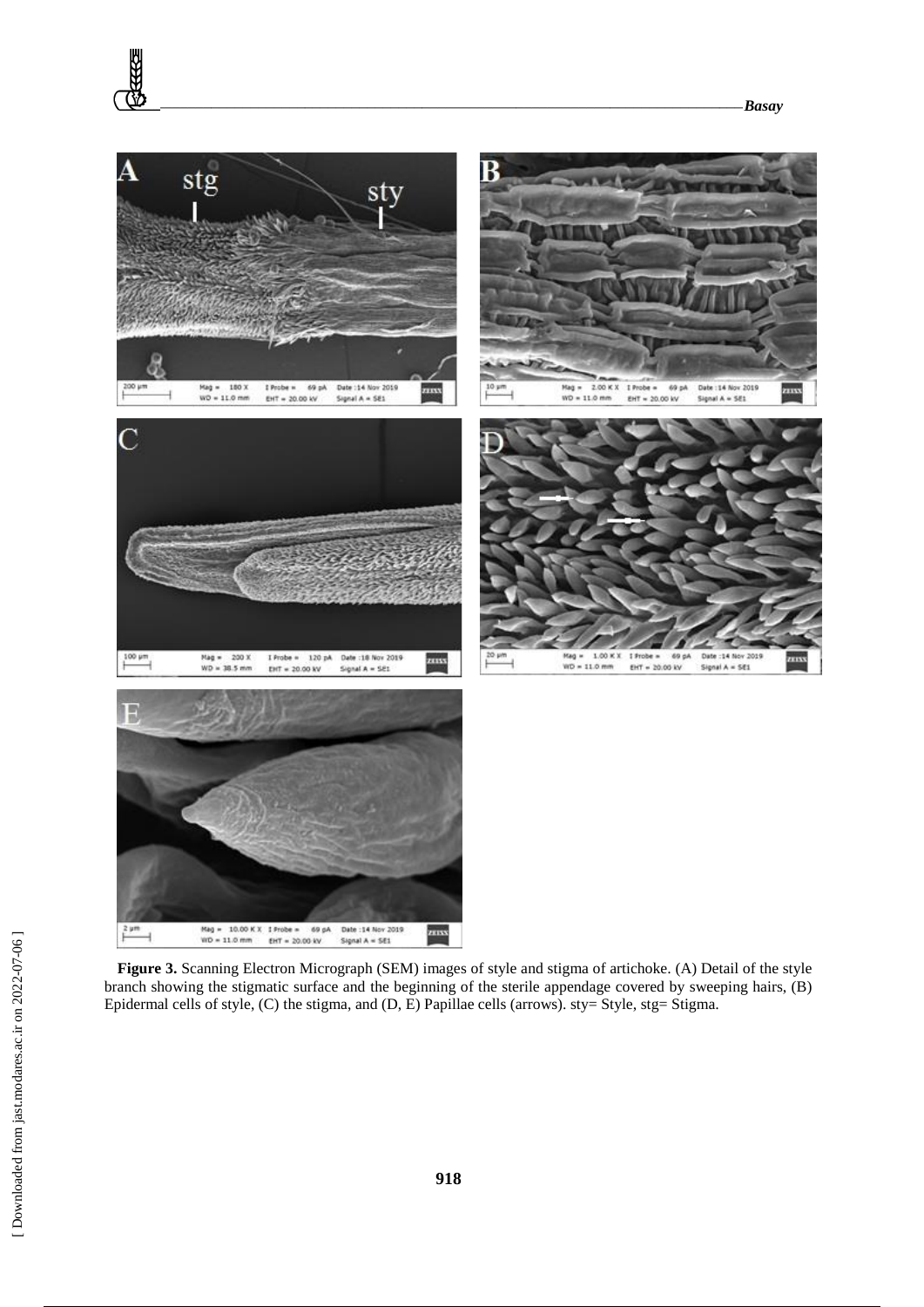pollen grains. As a result of their work in *Cynara cardunculus*, Duarte *et al.* (2006) stated that the stigmatic papillae are unicellular, matchstick shaped, and show an increase in vacuolar volume throughout flower development.

# **Pollen Surface Morphology and Dimensions**

The pollen grains are circular and trizonocolporate with subdivision of the surface area into three equal parts [Figure 4 (A-C)]. The pollen surface is rough and the pollen grains have echinate exines. There are also many spins on the pollen surface. The spins are approximately 5  $\mu$ m in length and have a sharp end (Figure 4-D). The average pollen length (polar) of the "Bayrampaşa" artichoke variety is 54.33 µm. Lo Bianco *et al.* (2012) found that the diameter of the pollen grains of globe artichoke [*Cynara cardunculus* subsp. *scolymus* (L.) hegi] varied along the length between 43.01 and 53.42 µm. Ahmad *et al.* (2013) noted that the pollen grains of the Family *Asteraceae* are mainly tricolporate, echinate, and the size and colpus number varies significantly. Furthermore, the *Asteraceae* family possesses zonocolporate pollen grains. The character of the pollen spines is also a diagnostic character in the family. Our results are in accordance with these results.



**Figure 4.** Scanning Electron Micrograph (SEM) images of pollen grains of artichoke (A-D). (B) Equatorial view of pollen grain, (C) Polar view of pollen grain, and (D) Surface view of grain and view of spins (arrows).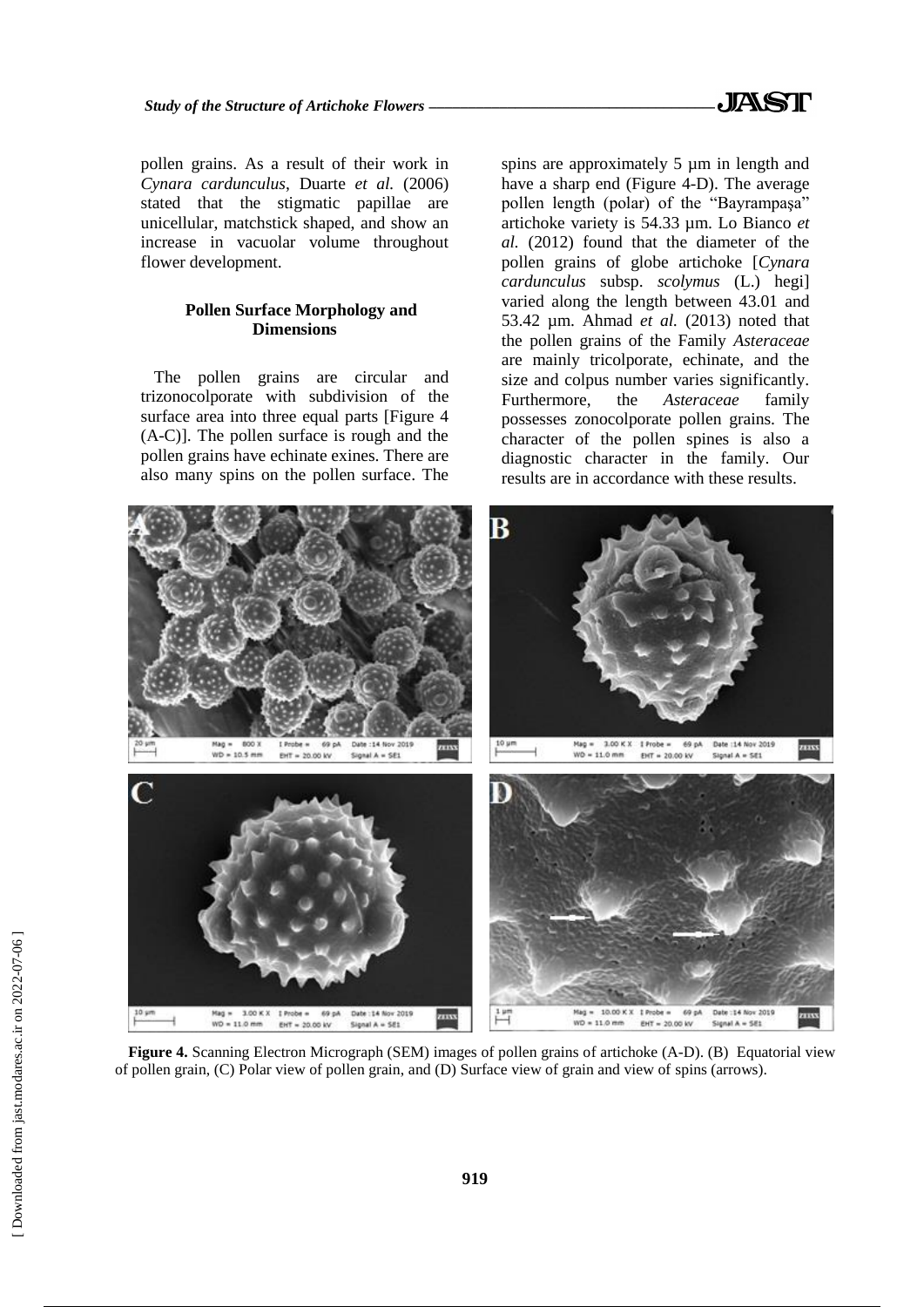#### **Development Stages of Flowers**

Investigations into the flower heads revealed flowers at different stages of development. The peripheral florets flower first, and during the subsequent two to three days, flowering progresses centripetally, as reported by Janick (1994) and Lo Bianco *et al.* (2012). In this study, the flowers in a



head were divided into four different stages of development. The developmental stages of the artichoke flowers are given in Table 1. The petals of the flowers in stage I are closed and white (Figure 5-A). The average flower length is 3.02 cm, and the ovary length is 0.18 cm (Table 2). Preparations under the stereomicroscope showed that considerable amount of pollen grains are left in the open anthers and development stage



**Figure 5.** Flowers at different stages of development. (A) At the stage of I, (B) Petals of the flowers turned blue purple color at the stage II, (C) Petals separate from the tip and open at the stage III, and (D) Flower development completed at the stage IV. o= Ovary, stg= Stigma, sty= Style.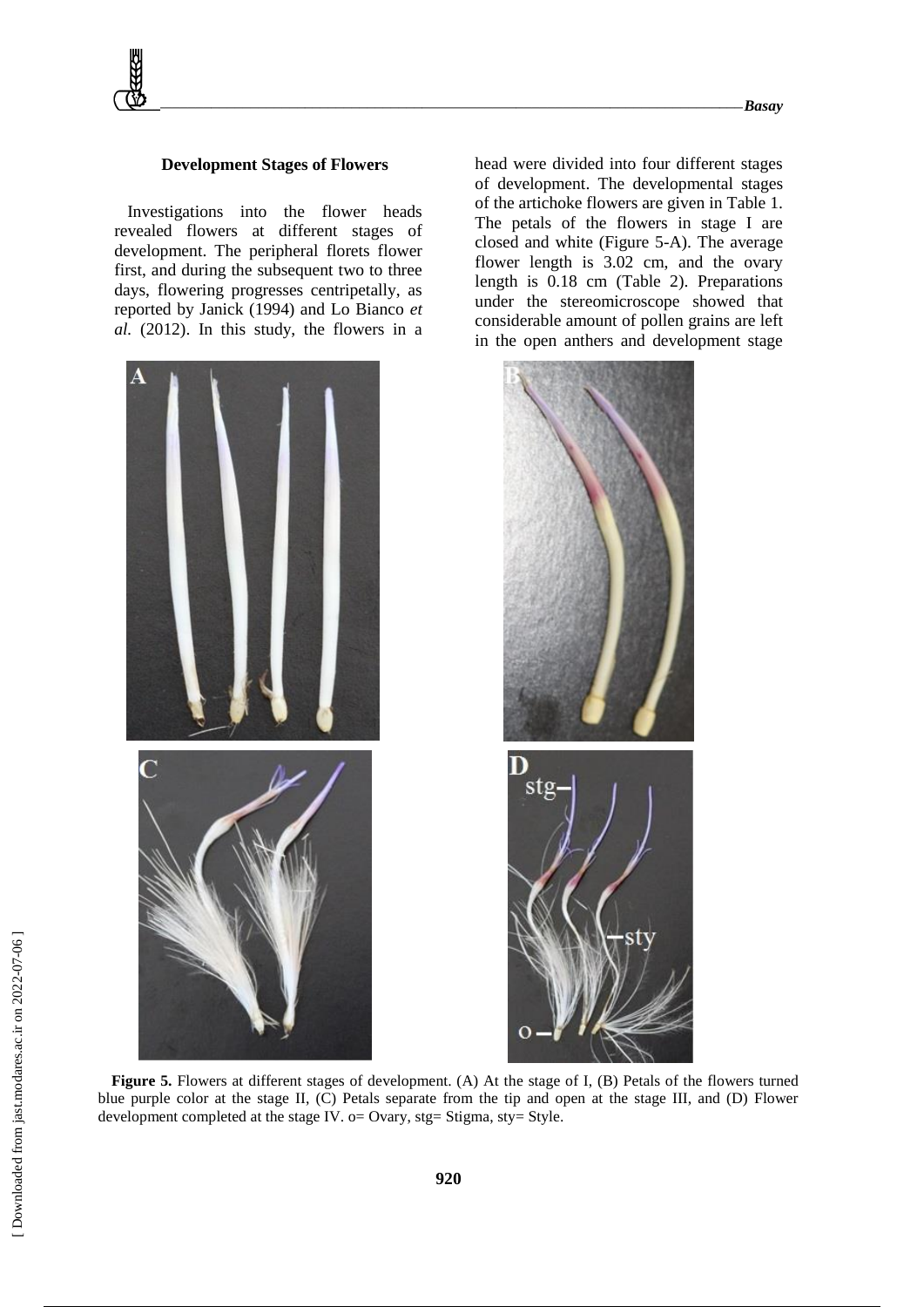| Developmental stages | Description                                                                |  |
|----------------------|----------------------------------------------------------------------------|--|
|                      | Petal leaves are closed                                                    |  |
| 11.                  | Coloration of petals; slight spacing at the tip                            |  |
| Ш.                   | Separation of the petals; the female organs and male organs become evident |  |
|                      | Completion of full flower development                                      |  |

**Table 1.** Developmental stages of artichoke flowers.

**Table 2.** Measurements from the developmental stages of artichoke flowers.

| <b>Stages</b> | Ovary length (cm) | Stigma length (cm) | Flower length (cm) |
|---------------|-------------------|--------------------|--------------------|
|               | 0.18              | unclear            | 3.02               |
|               | 0.25              | 1.44               | 3.14               |
|               | 0.26              | 2.17               | 6.74               |
|               | 0.29              | 3.33               | 8.35               |

female organs. In stage II, the petals of the flowers turn blue-purple in color, and the tip slightly opens (Figure 5-B). In this stage, the average flower length is 3.14 cm, ovary length is 0.25 cm, and stigma length is 1.44 cm (Table 2). In stage III, the petals separate from the tip and open, and anthers are observed adhering to each other around the style. Additionally, a blue-purple stigma develops upwards from the petals (Figure 5- C). In this stage, the average flower length is 6.74 cm, ovary length is 0.26 cm, and stigma length is 2.17 cm (Table 2). It could be seen on the flowers in the stage IV that the petals turn brownish, and the fully developed stigma turns purple (Figure 5-D). At this stage, the average flower, ovary and stigma lengths are 8.35, 0.29, and 3.33 cm, respectively (Table 2). Pollen can be seen on the stigma in this stage.

In the study, it was understood that the pollen was mature in all 4 stages, but stigma was found to be at the accepting stage of pollen in the 4th period.

#### **CONCLUSIONS**

The pollen morphology was examined for the first time in the "Bayrampaşa" variety, which is specific in Turkey. At the Same time the flower structure was evaluated. Artichoke is usually propagated vegetatively in Turkey. In this study, in order to get rid of the problems caused by vegetative propagation, we aimed to shed light on breeding studies for seed production by examining the flower structure of the artichoke.

# **REFERENCES**

- 1. Anonymous, 2016. Botanical Accuracy, Anatomy of Artichoke Heads. Botanicalaccuracy.com
- 2. Abak, K. 1987. Enginar ve Kuşkonmaz Yetiştiriciliği. *Tav. Yayın,* **15**: 3-29.
- 3. Allen, A. M., Thorogood, C. J., Hegarty, M. J., Lexer, C. and Hiscock, S. J. 2011. Pollen–Pistil Interactions and Self-Incompatibility in the Asteraceae: New Insights from Studies of Senecio squalidus (Oxford Ragwort). *Ann. Bot.,* **108:** 687–698.
- 4. Ahmad, M., Bano, A., Zafar, M., Khan, M. A., Chaudhry, M. J. I. and Sultana, S. 2013. Pollen Morphology of Some Species of the Family *Asteraceae* from the Alpine Zone, Deosai Plateau, Northern Pakistan. *Palynology,* **37(2):** 189–195.
- 5. Angulo, M. B., Chalup, L. and Dematteıs, M. 2018. Systematics Value of Micromorphological and Palynological Characters in Stenocephalum Sch.Bip. (Vernonieae, *Asteraceae*). *Turk. J. Bot.,* **42:** 478-490.
- 6. Başay, S. and Tokuşoglu, O. 2013. The Proximate Composition and Quality Characteristics in Artichoke (*Cynara scolymus* L.) Varieties Developed with Clonal Selection. *J. Food Agric. Environ.,* **11**: 584-587.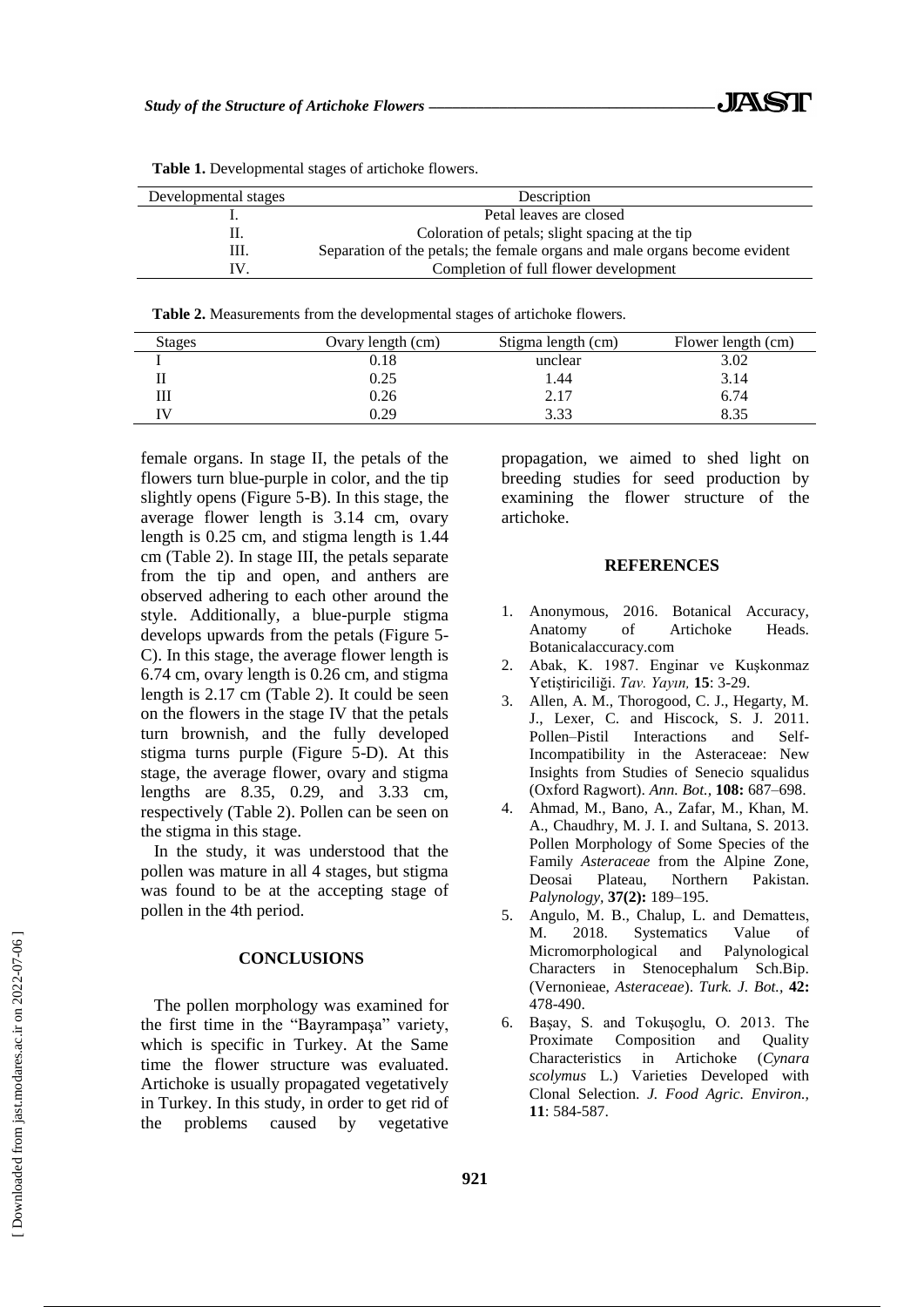- 7. Bekheet, S., Sota, V. 2019. Biodiversity and Medicinal Uses of Globe Artichoke (*Cynara scolymus* L.) Plant. *J. biodivers. conserv. bioresour. Manag.* **5(1)**: 39-54.
- 8. Bello, A., Alvarez, I., Torice, R. and Fuertes-Aguilar, J. 2013. Floral Development and Evolution of Capitulum Structure in Anacyclus (Anthemideae, *Asteraceae*). *Ann. Bot.,* **112:** 1597–1612.
- 9. Dadpour, M. R., Naghiloo, S. and Faridi Neycharan, S. 2012. The Development of Pistillate and Perfect Florets in Xeranthemum squarrosum (*Asteraceae*). *Plant Biol.,* **14:** 234–243.
- 10. Dawa, K. K., El-Saady, W. M., El-Denary, M. and Abo-Elglagel, I. M. 2012. In Vıtro Micropropagatıon of Globe Artıchoke Plant (*Cynara scolymus* L.). 1. Effect of Sodıum Hypochlorıte Concentratıons, Cytokınıns and Subcultures Number on Shoots Multıplıcatıon Rate. *J. Plant Prod. Mansoura Univ.,* **3(7):** 2237 – 2248.
- 11. Duistermaat, H. 1996. Monograph of Arctium L. (Asteraceae): Generic Delimitation (Including Cousinia Cass. pp), Revision of the Species, Pollen Morphology, and Hybrids. Rijksherbarium/Hortus Botanicus, Leiden University, 143 pp.
- 12. Duarte, P., Figueiredo, R., Pereira, S. and Pissarra, J. 2006. Structural characterization of the stigma-style complex of *Cynara cardunculus* (*Asteraceae*) and immunolocalization of cardosins A and B during floral development. *Can. J. Bot.,* **84:** 737–749.
- 13. Ekbiç, E. 2005. Sakız Enginar Çeşidinde Meydana Gelen Dönüşüm Üzerinde Araştırmalar. Doktora Tezi, Çukurova Üniversitesi Fen Bilimleri Enstitüsü, 96 PP.
- 14. El Sohaimy, S. A. 2014. Chemical Composition, Antioxidant and Antimicrobial Potential of Artichoke. *Open Nutraceuticals J.,* **7**: 15-20.
- 15. Erbar, C. and Leins, P. 2015. Diversity of Styles and Mechanisms of Secondary Pollen Presentation in Basal Asteraceae: New Insights in Phylogeny and Function. *Flora-Morphology, Distribution, Functional Ecology of Plants 217,* November 2015, PP. 109-130
- 16. Eşiyok, D. Akçiçek, E. and Öztürk B. 2018. *Artichoke Farming and Artichoke Varieties.* Publication No: 97, Izmir Commodity Exchange, Tükelmat A. Ş. Çınarlı-Konak, İzmir, PP. 12-27.
- 17. Falco, B., Incerti, G., Amato, M. and Lanzotti, V. 2015. Artichoke: Botanical, Agronomical, Phytochemical, and Pharmacological Overview. *Phytochem. Rev.,* **14:** 993--1018.
- 18. FAOSTAT. 2020. Food and Agriculture Organization of the United Nations. Accessed. 20.4.2020 https://www.fao.org/faostat/en/#data/QV
- 19. Gominho, J., Curt, M. D., Lourenço, A., Fernández, J., Pereira H. 2018. *Cynara cardunculus* L. as a Biomass and Multi-Purpose Crop: A Review of 30 Years of Research. *Biomass Bioenerg.,* **109:** 257-275.
- 20. Janick, J. 1994. *Plant Breeding Reviews*. John Willey & Sons, Inc. Third Avenue, Newyork, Purdue University.
- 21. Keleş, D. and Eti, S. 2005. Sakız Enginar Çeşidinde (*Cynara scolymus* L.) Döllenme Biyolojisi ve Kendileme Yoluyla Tohum Elde Edilmesi. *Alatarım*, **4(2):** 18-26.
- 22. Ki Hong, J., Kim, J. A., Kim, J., Kim, J.S., Lee, S.I., Koo, B.S. and Lee, Y. H. 2012. Overexpression of *Brassica rapa* Shı-Related Sequence Genes Suppresses Growth and Development in *Arabidopsis thaliana*. *Biotechnol. Lett.,* **34:** 1561-1569.
- 23. Lo Bianco, C., Saccardo, F., Olimpieri, I., Mazzucato, A. and Crinò, P. 2012. Floral Biology in Male Sterile Clones of Globe Artichoke [*Cynara cardunculus* subsp. *scolymus* (L.) Hegi]. *Acta Horticulturae,* **942:** 159-164
- 24. Macua, J. I., Lahoz, I. and Santos, A. 2000. Agronomic and Qualitative Influence of Different Artichoke Cultivars in Sucker Fields with One-Year and Multi-Year Crops. *IV International Congress on Artichoke,* October 17-21, Valenzano-Bari, Italy.
- 25. Mert, C. 2010. Anther and Pollen Morphology and Anatomy in Walnut (*Juglans regia* L.). *Hortscıence*, **45(5):** 757– 760.
- 26. Mert, C. 2012. Studies on the Structure of Flowers and Inflorescences of Cornelian Cherry (*Cornus mas* L.). *Not. Bot. Hortic. Agrobot.,* **40(2):** 53-57.
- 27. Negro, D., Montesano, V., Grıeco, S., Crupı, P., Sarlı, G., De Lısı, A. and Sonnante, G. 2012. Polyphenol Compounds in Artichoke Plant Tissues and Varieties. *J. Food Sci.,* **77:** 244–252.
- 28. Nouraei, S., Rahimmalek, M. and Saeidi, G. 2016. Study of Self-Pollination and Capitula Characteristics in Globe Artichoke (*Cynara*

**922**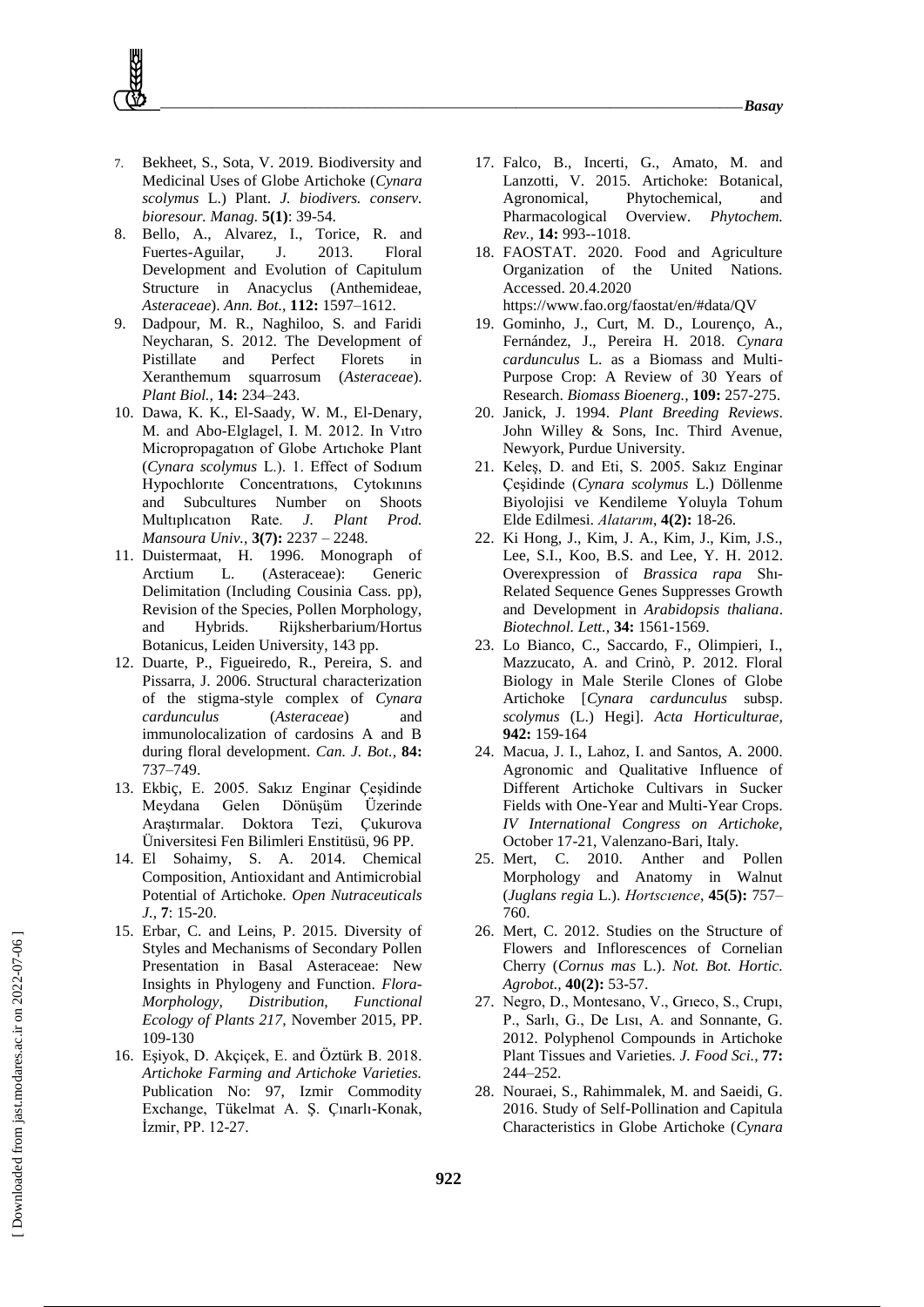*cardunculus* var. *scolymus* Hayek L.) under Different Irrigation Regimes. *6th International Symposium Breeding Research on Medicinal and Aromatic Plants*, BREEDMAP 6, June 19-23, Quedlinburg, Germany.

- 29. Pádua Teixeira, S., Costa, M. F. B., Basso-Alves, J. P., Kjellberg, F. and Pereira, R. A. S. 2018. Morphological Diversity and Function of the Stigma in *Ficus* Species (*Moraceae*). *Acta Oecologica,* **90:** 117-131.
- 30. Pagnotta, M. A. 2010. Genetic Resources of *Cynara* spp. An AGR GEN RES European Project CYNARES. *Kew Bull.,* **65(4):** 555- 560.
- 31. Pérez-Esteve, E., Salata, A., Barat, J. M., Stepniowska, A., López-Galarza, S. and Nurzyńska-Wierdak R. 2018. Polyphenolıc Composıtıon of Spanısh Cultıvars of Globe Artıchoke (*Cynara cardunculus* L. var. *scolymus* (L.) Fiori). A*cta Sci. Pol. Hort. Cultus.,* **17(2):** 177–184.
- 32. Rao, M. M. 2017. Secondary Pollen Presentation Psychophıly and Anemochory in some Asteraceae Specıes. *J. Palynol.*, **53**: 25-82.
- 33. Rossi, V. and De Paoli, G. 1992. Micropropagation of Artichoke (*Cynara scolymus*). In: "*High-Tech and Micropropagation III: Biotechnology in Agriculture and Forestry*", (Ed.): Bajaj, Y. P. S. Springer, Berlin, Heidelberg, **19:** 118- 134.
- 34. Ryder, E. J., Devos, N. E. and Barı, M. A. 1983. The Globe Artichoke (*Cynara Scolymus* L.). Hortscience, **18(5):** 646-653.
- 35. Sałata, A., Gruszecki, R. and Dyduch, J. 2013. The Effect of Gıbberellıc Acıd GA3 on Morphologıcal Features of Artıchoke (*Cynara scolymus* L.). *Modern Phytomorphol.,* **4:** 87–90.
- 36. Salem, M. B., Ksouda, K., Dhouibi, R., Charfi, S., Turki, M., Hammami, S. Ayedi, F., Sahnoun, Z., Zeghal, K. M. and Affes, H. 2019. LC-MS/MS Analysis and Hepatoprotective Activity of Artichoke (*Cynara scolymus* L.) Leaves Extract against

High Fat Diet-Induced Obesity in Rats. *Biomed Res. Int.,* Article ID 4851279**:** 1-12.

- 37. Sekara, A., Kalisz, A., Gruszecki, R., Grabowska, A. and Kunicki, E. 2015. Globe Artichoke: A Vegetable, Herb and Ornamental of Value in Central Europe. *J. Hortic. Sci. Biotech.,* **90:** 365–374.
- 38. Shipunov, A. 2018. *Introduction to Botany.* Minot State University, North Dakota, USA, 184 PP.
- 39. Stuessy T. F., Sang T., Devore M. L. 1996. Phylogeny and Biogeography of the Barnadesioideae, with implications for Early Evolution of Compositae. In Hind DJN, Beentje HJ editors. Compositae: Systematics. Proceedings of the International Compositae Conference. Kew, UK: Royal Botanic Gardens, pp 463-490.
- 40. Süslü, İ., Pehlivan, S., Ekni, M. and Şenel, E. 2010. Türkiye'nin Çeşitli Ballarına Kaynak Oluşturan Composıtae (*Asteraceae*) Familyasında Inula Türlerinin Polen Morfolojilerine İstatistiksel Bir Yaklaşım. *Tübav Bilim,* **3(2):** 182-187.
- 41. Tekdal, A. 2018. Bazı Yerli Enginar Çeşitlerinin Döllenme Biyolojileri ve Tohum Verimleri Üzerine Araştırmalar. Yüksek Lisans Tezi, Ege Üniversitesi Fen Bilimleri Enstitüsü, 86 PP.
- 42. Torres, C. and Galetto, L. 2007. Style Morphological Diversity of Some *Asteraceae* Species from Argentina: Systematic and Functional Implications. *J. Plant Res.,* **120:** 359–364.
- 43. Tuik. 2020. *Türkiye İstatistik Kurumu*. http://www.tuik.gov.tr
- 44. Yıldırım, A., Başay, S. and Türker, A. U. 2020. A Comparison of Organically and Conventionally Grown Artichokes: Phenolic Constituents, Antioxidant and Antibacterial Activities. *Acta Alimentaria,* **49(1):** 69-75
- 45. Zeipiņa S., Alsiņa I. and Lepse L. 2015. Influence of Agroecological Factors on Artichoke Yield and Quality: Review. Research for Rural Development 2015. *Annual 21th International Scientific Conference Proceedings*, **1:** 7–81.